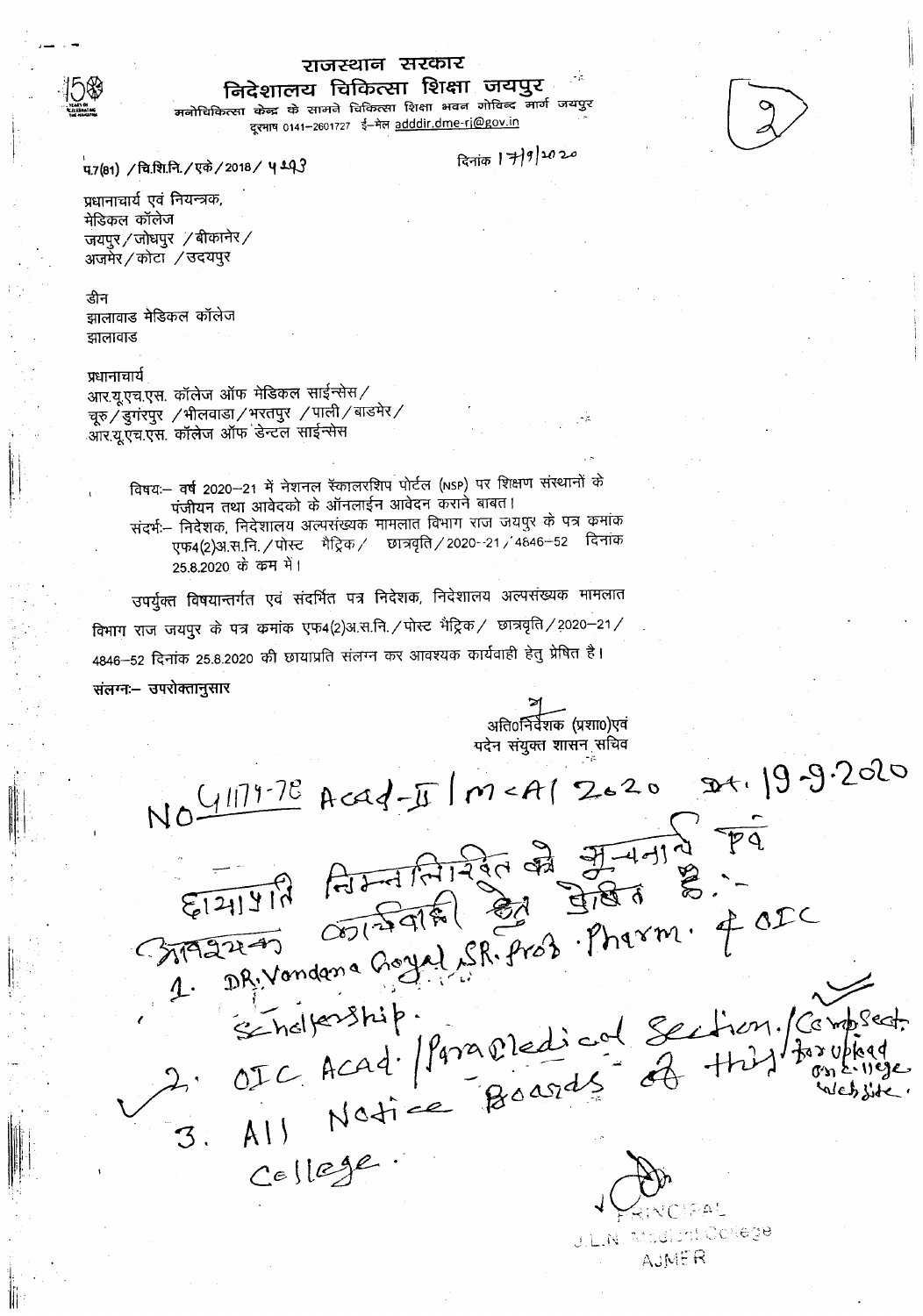espera program pop राजस्थान सरकार निदेशालय, अल्पलेख्यक मामलात विभाग, राज0, जयपुर .<br>हाँ राधाकृष्णन शिक्षा संस्तुल परिसर मदरता बोर्ड मदन, जे.एल.एन. मार्ग, जयपुर-302015 उनेल: raj.minoce @gmail.com userge: www.minority.rajasthan.gov.in फोनः 0141–271177: क्रेश्लेक – एक 4(2) अ.स.नि./पोस्ट मैट्रिक / छात्रवृत्ति / 2020-21 /  $4846 - 12$  दिनांक :- $2518222$ कुष्ट शासन सचिव, कृषि विभाग, शासन सचिवालय, राज, जयपुर। ्<br>सन संचित, स्कूल शिक्षा विभाग, शासन संचिवालय, राज, जयपुर। त्सन सचिव संस्कृत शिक्षा विभाग, शासन सचिवालय, जयपुर। रासन सचिव, उच्च एवं तकनीकी शिक्षा विभाग, शासन सचिवालय, राज, जयपूर। शतन सचिव, विकित्सा शिक्षा विमाग, शासन सचिवालय, राज, जयपुर। ८. २.सन सचिर, आयुर्वेद विभाग, शासन सचिवालय, राज, जयपुर।  $3831$ ७. २.२६४ सचिव, पशु पालन विभाग, शासन सचिवालये, राज, जयपुर।  $31 - 8.2027$ विषय :- वर्ष 2020-21 में नेशनल स्कॉलरशिप पोर्टल (NSP) पर शिक्षण संस्थाओं के पंजीयन तथा आवेदको के ऑनलाईन आवेदन कराने बाबत। संदर्भ - अल्पसंख्यक कार्य मंत्रालय, भारत सरकार से प्राप्त पत्रांक दिनांक 14.08.2020 के क्रम में। महोत्य. उपरोक्त विषयाकर्मत संदर्भित पत्र में निवेदन है कि अल्पसंख्यक समुदाय के विधार्थियों हेतु वर्ष وبر 2020-21 में (मुक्तिम, सिल्ख, जैन, बौद्ध, ईसाई, पारसी) पोस्ट मैटिक व मैरिट कम मीन्स छात्रवति योजनाओ नं सद्भाय के अध्ययनरत विद्यार्थियों को दिनांक 16.03.2020 से दिनांक 31.10.2020 तक नेशलन स्कॉलरशिप पोर्टल पर ऑनलाईन आवेदन किये जाने है। प्रायः यह देखा गया है कि राज्य की बहुत सी ऐसी शिक्षण संस्थान है जिनका एन0एस0पी0 पोर्टल पर  $CME$ परमेयन नहीं हैं, जिसके कारण वर्ष 2019-20 में बहुत कम आवेदन प्राप्त हुऐ है, फलस्वरूप ऐसी संस्थाओं में अन्यनगरा बहुत से पात्र विधार्थी ऑनलाईन आदेदन करने से बंचित रह जाते है तथा कई संख्याओं द्वारा ्र नवर्ड एवं यूपार आई0डी6 जिला अल्पसंख्यकं कल्याण अधिकारियों से प्राप्त नहीं करने के कारण इन - स्थान के पार आश्च का जाता जलराज्यस्य सरकार सम्मान को क्ये जाते हैं, जिसकी वजह से पात्र<br>- संसादों ने प्रास ऑनलाईन आवेदनों को जिला स्तर पर अग्रेषित नहीं किये जाते हैं, जिसकी वजह से पात्र<br>- - - - - - - - - - - - - - - - - आपवकों के आवेदन जिला स्तर से मंत्रालय स्तर पर अंग्रेषित नहीं हो पाते हैं।  $268/2020$ अतः उस्त संबंध नें आपके अधीनस्थ जिन शिक्षण संस्थाओं में DISE/AISHE/NCVT/SCVT Code नहीं हैं, उन्हें संबंधित दिभाग से प्राप्त कर द उनमें अध्ययनरत पात्र विधार्थियों से निर्धारित तिथि तक ऑंडलाईन आवेदन कराने के संबंध में लिर्देश प्रदान करने का श्रम करें, ताकि अत्यसंख्यक समुदाय के पात्र भ बैठकों को सामान्वित किया जाकर योजना का मुचारू रूप से क्रियान्वयन किया जा सके। नोट --इन सबंध में विस्तृत जानकारी विभागीय बेक्साइट www.minority.rajasthan.gov.in एवं National Scholarship Portal (www.scholarships.gov.in) से ली जा सकती है। संतर । – उपरास्तानसार । متهجو .<br>(जमील अहमद कुरैशी) निदेशक /≫ंक∺ एक 4(2) अ.स.नि.∕ पोस्ट मैट्रिक ⁄ाञ्चन्नदृति / 2020–21 / दिनांक :– अनिर्तारे <u>चिन्न को सूचनार्थ एवं आक्रयक कार्यवाही हेलू प्रेलित</u> है:--ेजी सचिव, प्रमुख शासन सचिव, अल्पसंख्यक मानलात एवं वक्फ विभाग, शासन सचिवालय, राज, जयपुर। ≥ रक्ति**∕∕**श्रीवर्तः।  $(\pi \in \mathbb{R}^2)$ उपनिदेशक द्वितीय Deskrop/computer f/pms letter /2020-21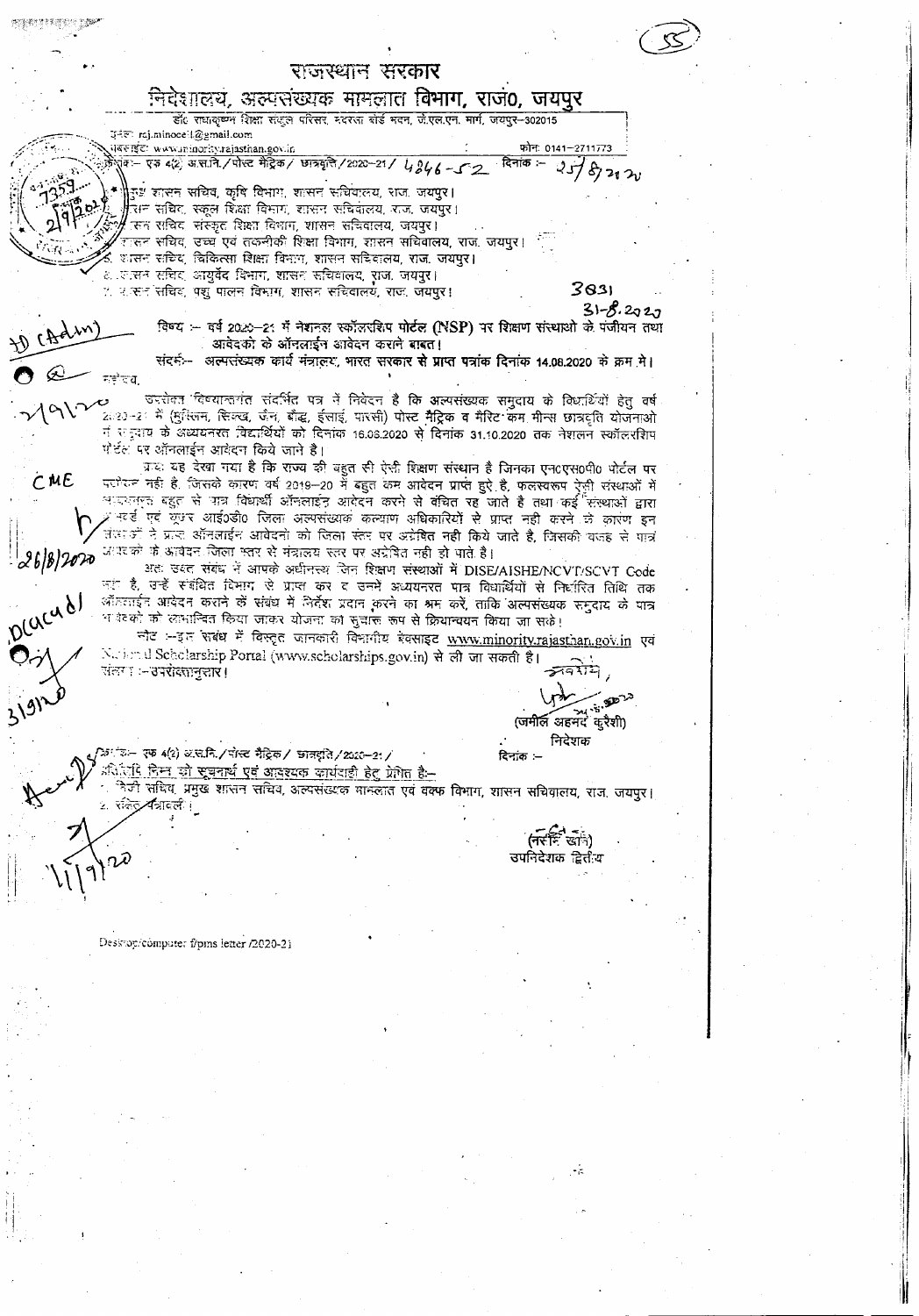## F.No.SS-15/19/2020-Scholarship-MoMA Government of India Ministry of MinorityAffairs

11th Floor. Pt. Deendayal Antyodaya Shawan, CGO Complex, Lodhi Road, New Delhi- 110003 Dated | LytAugust, 2020.

--I":

To

"

The Chief Secretary/Administrator All State Governments/UT Administrations (Implementing Pre-Matric, Post-Matricand Merit-cum-Means based Scholarship Schemes for Minorities)

Subject: State/UT/Community-wise Physical Allocation of Scholarships, Timeline and other activities under the three Scholarship Schemes for minority communities for the year 2020-21-reg.

## Madam*I* Sir,

The Ministry of Minority Affairs implements three Scholarship Schemes viz. Pre-Matric, Post-Matric and Merit-cum-Means based Scholarship Schemes for the Minorities as Central Sector Schemes with 100% central funding. Under these Schemes, scholarships are awarded to the economically weaker and meritorious students from the six centrally notified minority communities viz. Buddhist.Christian. Jain, Muslim, Sikh and Zoroastrian (Parsis) pursuing studies in India in a Government or recognized private school/institute/college/university.

2. During 2020-21. the online implementation of the Pre-Matric, Post Matric and Merit-cum-Means based Scholarship Schemes shall be done through the National Scholarship Portal (NSP) of the Government of India, under URLwww.scholarships.gov.in. A Mobile App- National Scholarships (NSP) has also been prepared for the same for use by applicants in the remote/hilly areas. A link to the site is also made available in the website of this Ministry i.e. www.minorityaffairs.gov.in. Only Online applications under the Schemes will be accepted and no request for Offline applications will be entertained. The detailed guidelines of the three Scholarship Schemes and Frequently Asked Questions (FAQs) with the timelines is available on the National Scholarship Portal (NSP) as well as well the website of this Ministry at url- http://www.minorityaffairs.gov.in/en/schemesperformance/scholarshipschemes.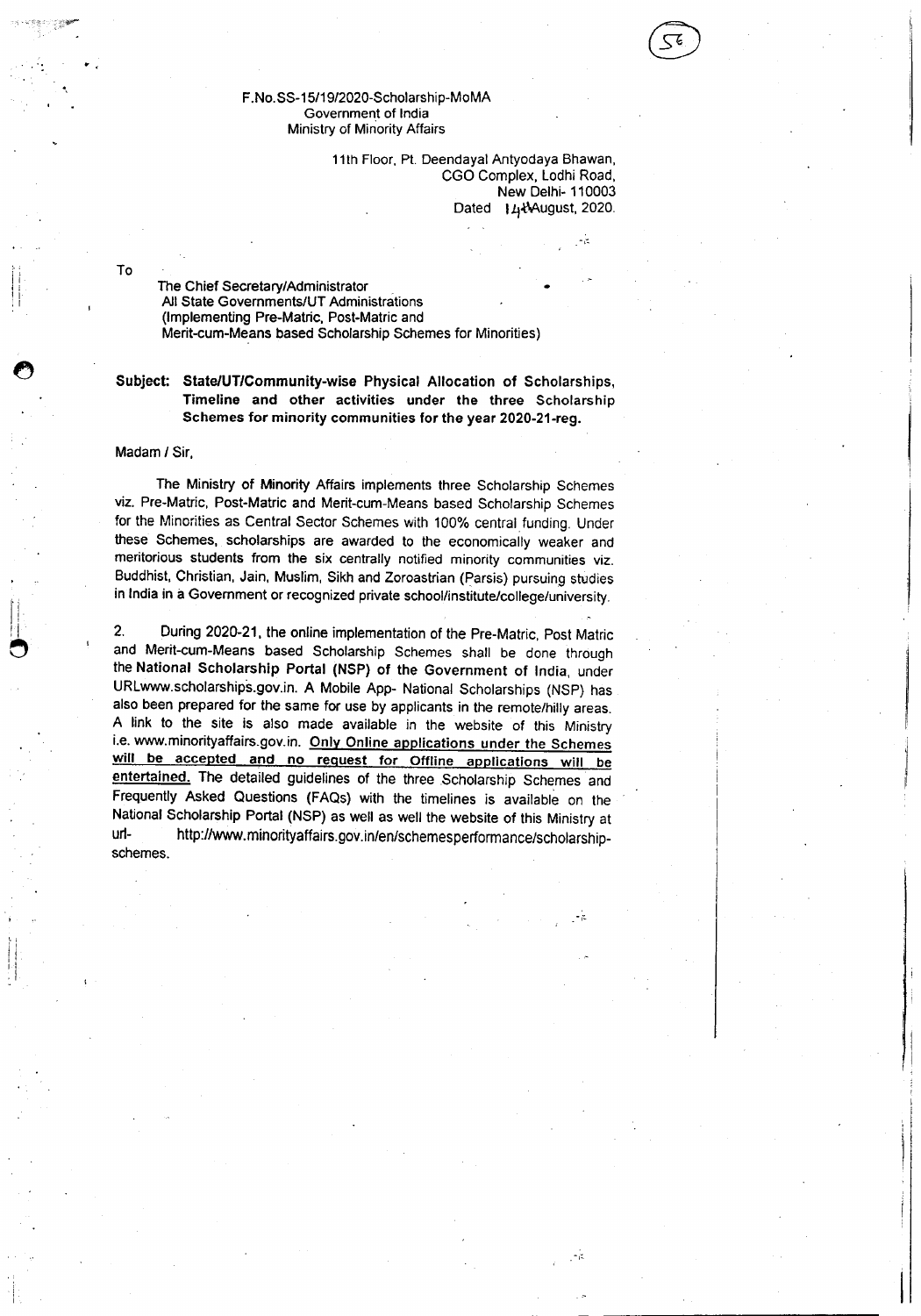3. The Central Government has decided to open the National Scholarship Portal (NSP) on 16<sup>th</sup> August, 2020 for the three Scholarship Schemes for 2020-21 as detailed below:-

| la. | Opening of NSP Portal for Submission of Pre-<br>Matric, Post-Matric and Merit-cum-Means<br>based Scholarship application. | 16 <sup>th</sup> August, 2020  |
|-----|---------------------------------------------------------------------------------------------------------------------------|--------------------------------|
| lb. | Last date for Pre-Matric, Post Matric and Merit-<br>cum-Means based Scholarship application.                              | 31 <sup>st</sup> October, 2020 |

The State-wise/Community-wise physical allocation for Fresh Scholarships for the financial year 2020-21 in respect of Pre-Matric, Post Matric and Merit-cum-Means based Scholarship Schemes shall be 30 lakh, 5 lakh\_and 60,000 scholarships respectively. The State/UT-wise and Community-wise " physical distribution of scholarships for above schemes is placed at Annex-I, II, III and IV. As far as renewal applications are concemed, there is no target for them and all renewal·applications are eligible for scholarship.

5. The following changes have been made on NSP during 2020-21:

i. The option for filling fee details (Admission Fee, Tuition Fee and Miscellaneous Fee) will not be provided to students during 2020-21. Instead, it must be filled by the Institutes. NSP team is making a provision for Institutes to enter course-wise fee (Admission Fee, Tuition Fee and Miscellaneous Fee) details in Institutes' profile section. During verification at Institute level, the fee in student application form will be auto populated using the details entered by Institutes in their profile. The Institutes can further edit the fee details for individual applications, based on various waivers given for fee components to specific students.

ii. NSP team is making a new module of making payments through PFMS, wherein the Digital Signature Certificate (DSC) at Agency (State/UT) level will be applied at NSP, instead of PFMS. The detailed communication and User manual for this module shall be sent later.

ll. : I

> 6. It is, thus, incumbent upon this Ministry to initiate the process of inviting online applications through the State Government/UT Administration for the aforesaid Schemes, as per existing guidelines. The States/UTs should publicise the Schemes through advertisements in leading newspapers and other popular means in their respective State/UT to enable the minority students to avail the maximum benefits of these scholarship schemes. A copy of draft Advertisement for their use, as approved by MoMA during 2019-20, is at Annex- V. At the National level, Ministry of Minority Affairs will be issuing an advertisement.